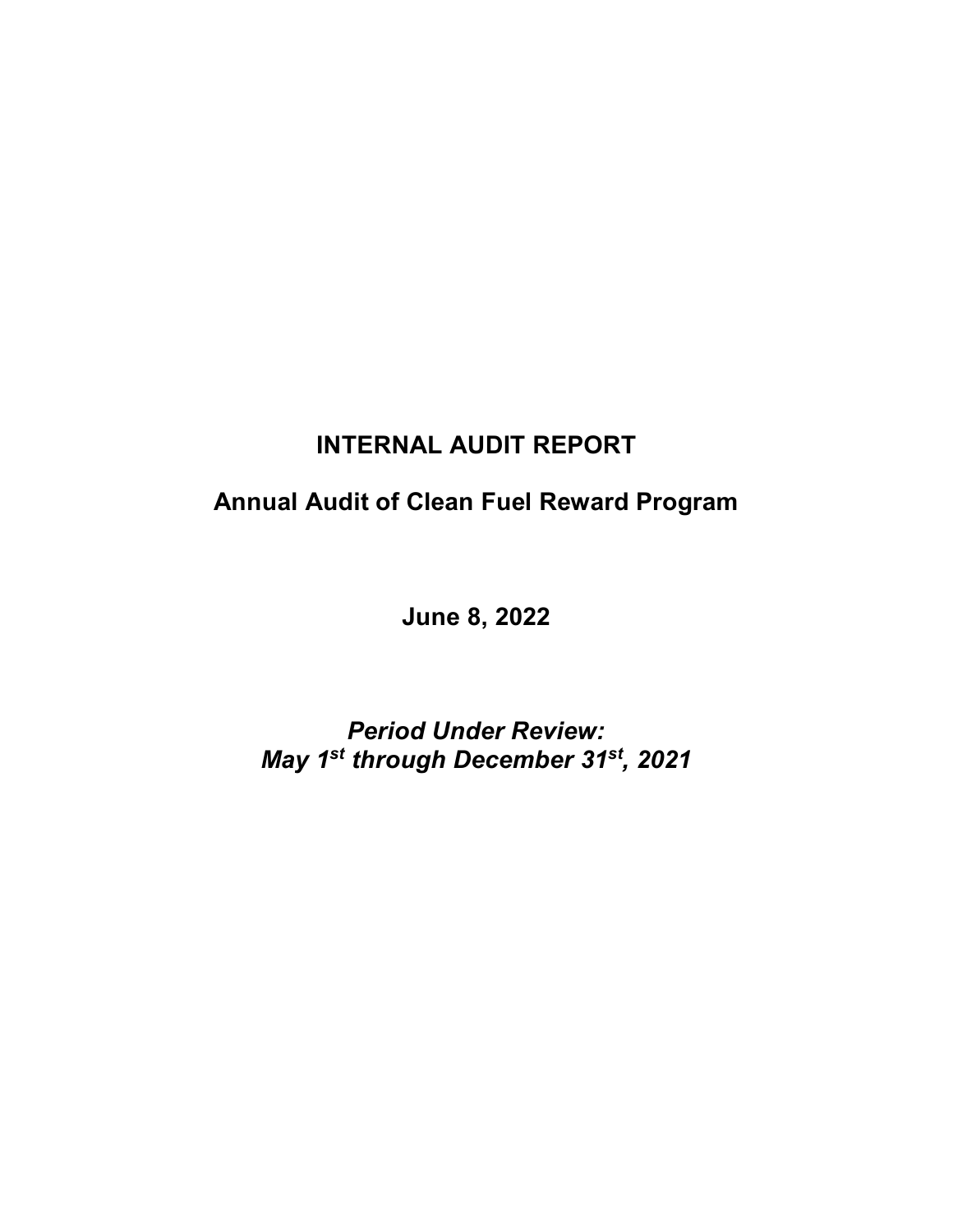

## **To:** Clean Fuel Reward Program Steering Committee

**From:** CohnReznick LLP

## **Subject:** Results of Annual Internal Audit of Clean Fuel Reward Program

**Date:** June 8, 2022

## **I. EXECUTIVE SUMMARY**

The California Clean Fuel Reward Program (CCFR or CFR) is funded through the California Air Resource Board (CARB) and administered by Southern California Edison (SCE). CohnReznick LLP was engaged to serve as the independent program auditor for the CFR program. This report reflects the results of the Annual CCFR Audit performed by CohnReznick

The LADWP receives and holds the Electric Distribution Utility's (EDU) contributions along with all interest or other earnings in a CCFR bank account in LADWP's name (the CCFR account). Payments processed through the CCFR account may include reimbursements to dealers, various program costs and expenses.

This report provides information on the scope and approach of the CCFR internal controls review.

The objective of the audit was to assess the operating effectiveness of the program's current internal controls, including controls implemented in response to prior audit recommendations.

## **Engagement Scope and Approach**

Specific areas of focus for this review included a review of the:

- Dealer enrollment and re-evaluation of the enhanced process, including secondary verification of the enrollment
- Dealer reward and reimbursement processes, including secondary verification of claims
- Annual enrollment and claims data validation processes
- Program metric definition, monitoring and reporting
- Implementer, financial institution and program administrator billing and invoicing
- Segregation of duties (SOD) and approvals of system access, including semiannual access reviews
- Accuracy and validity of program expenses
- Completeness and existence of account balances
- Omissions (Complaints) Process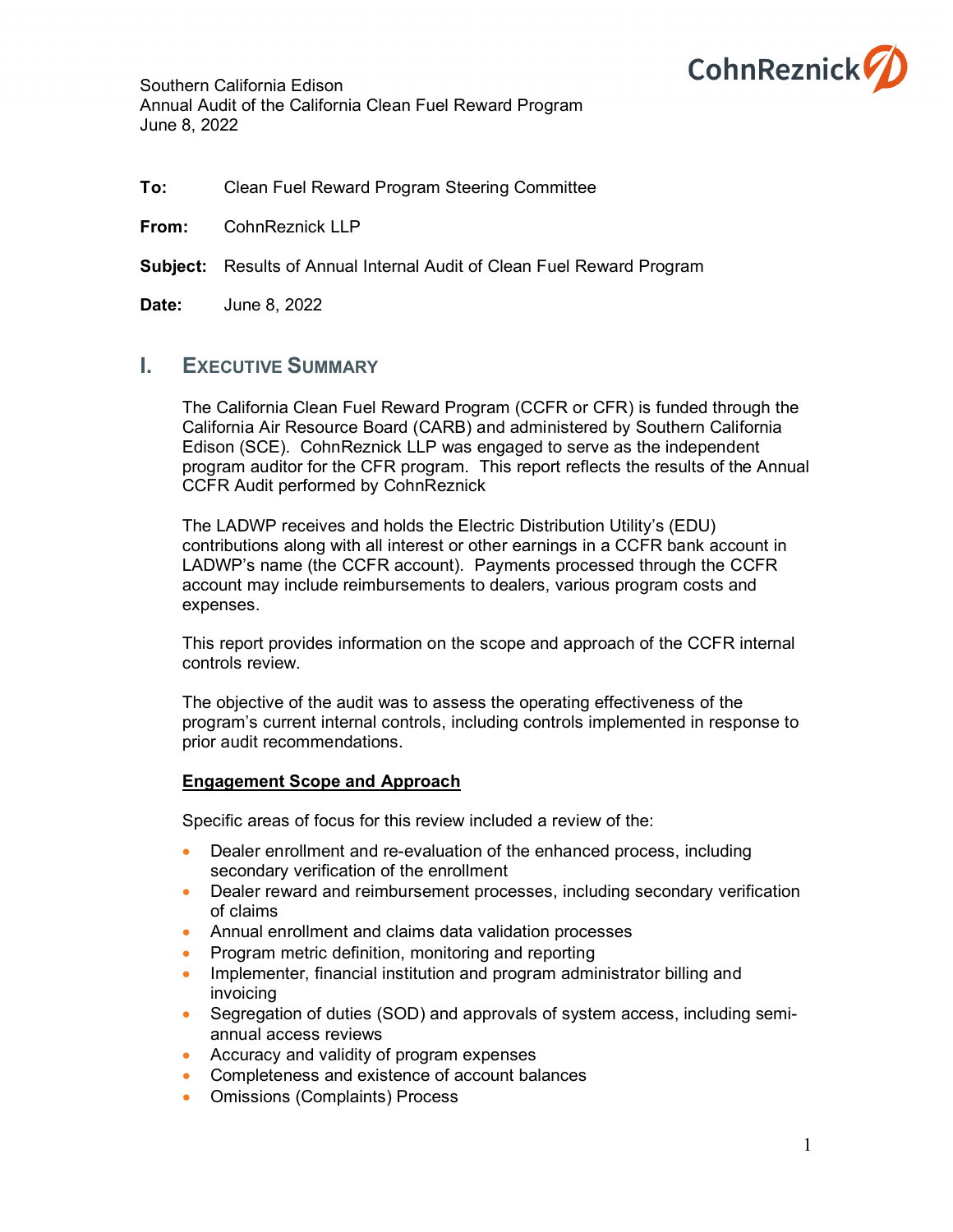

- Initial EDU Contributions for large and medium EDUs
- Background checks performed for new Maritz employees and existing employees assigned to the CCFR project

## **Engagement Approach:**

- A sample of transactions was taken and tested for each of the areas of focus to assess the operating effectiveness of the established CCFR controls in place. Our testing techniques included inquiry, observations, and re-performance of the control activities.
- Analytics were used to analyze the claims processed and dealers onboarded activities listed below.
	- $\circ$  Claims Aging analysis for the claims paid Calculating the difference between the submitted date and the payment date for each claim ID
	- o Duplicate claim processing activity
	- o Duplicate invoice analysis
	- o Paid claims without payment dates
	- o In process claims identified as paid
	- o Retailer Length of time to approve a retailer
	- o Duplicate retailers
	- o Retailers with same address

#### **Results:**

The results of the review revealed the following issues:

- 1. Processed Claims One claim was erroneously paid.
- 2. Access Controls One employee with access did not conform with Maritz's standard operating procedures and SOD protocols.
- 3. Background Checks One employee was hired prior to the completion of a background screening.
- 4. Omissions (Complaint) Process Further improvement (from prior audit finding) is needed in the processing and recording of complaints.

An additional report was issued regarding the completeness and existence of account balances, program expenses and initial contributions for large and medium EDU's. *See Appendix A*

## **II. Findings and Recommendations**

#### **1. Issue: Processed Claims - One claim was erroneously paid.**

One payment was made for a claim that had a discrepancy between the sale date on the lease agreement and the sale date on the registration and the Maritz Automotive Rebate Admin System. This claim should have been rejected due to the date discrepancy.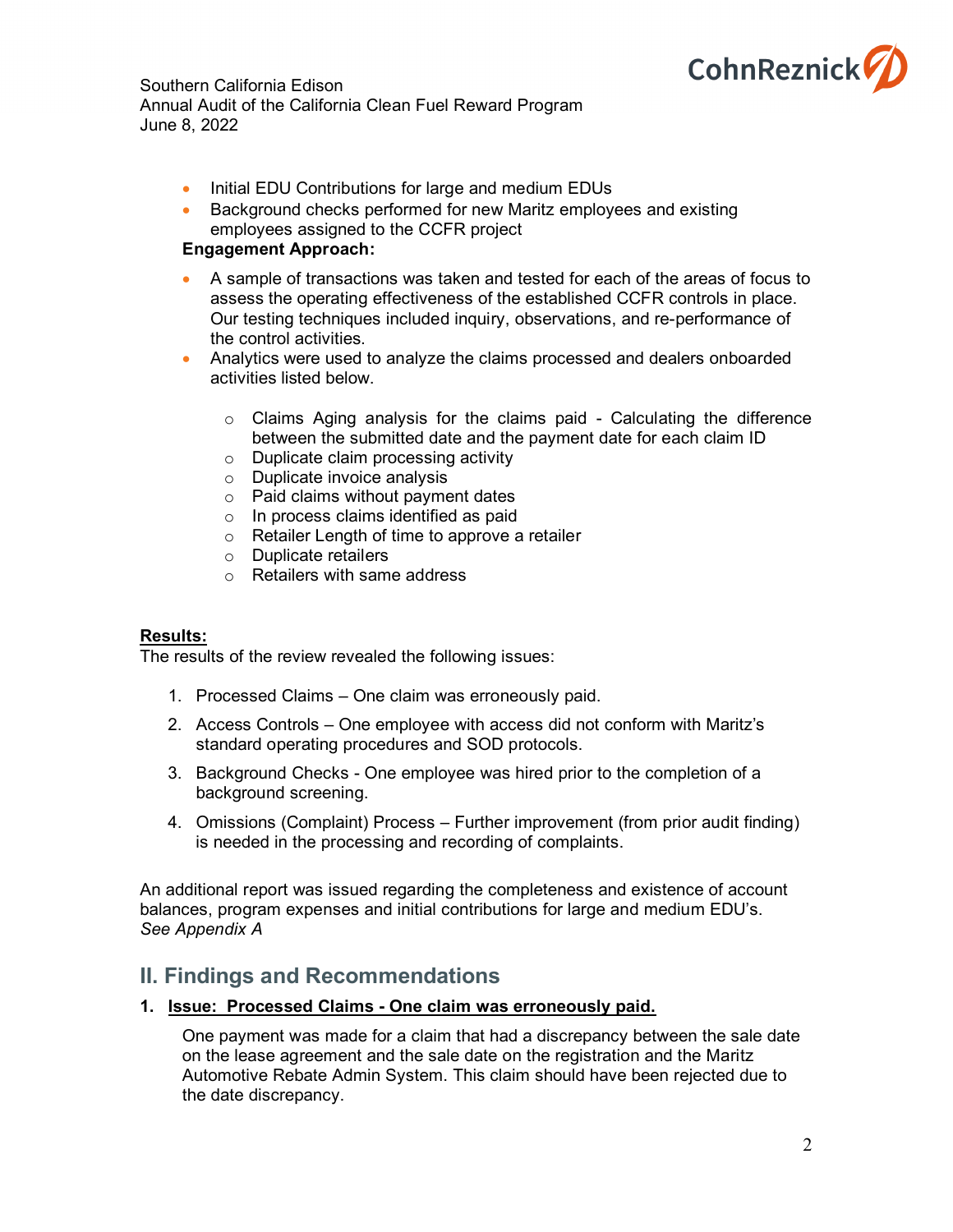

We determined that the AI (Artificial Intelligence) validation implemented would not detect this error as it was performed manually by the Call Center Auditor.

#### **Risks:**

Unauthorized and/or inaccurate payment of claims

#### **Recommendation:**

Maritz should implement an additional review of manual validations performed by the Call Center Auditor.

#### **Management response:**

This original claim should not have been Approved; it should have been initially Rejected due to the sales date on the Lease Agreement not matching the sales date on the claim. In this case, the Retailer could have then resubmitted the claim with the corrected Sales Date. However, the vehicle sale itself has been confirmed as being valid and eligible for reimbursement.

Typically, if there is a conflict between the automated checks/AI validations of a claim and the human auditor's validation, the Claim will be reviewed by a second human auditor, per our 2-Auditor Workflow as outlined in the SOP. Because the Claim Sales Date check is reviewed only by a human auditor, there weren't any conflicts, so the claim did not go to a second auditor. Maritz does not recommend implementing an additional manual validation on every Claim, as the current process significantly minimizes the risk of inadvertent errors and fraudulent submissions being processed. In addition, a second manual audit on every Claim would require additional costs, which are not currently budgeted.

In addition to the Claim automated checks/AI validations and auditor validations, there are post-sale validations to provide an even greater assurance that the paid claims are valid. Maritz confirmed that all other aspects of this claim were valid, and this VIN matched the post-sale Registration match. We believe the retailer inadvertently entered the 4/29/21 Sale Date in error. Maritz is dedicated to ensuring that all possible steps are taken to ensure high quality standards when validating claims, including monitoring Claims auditors weekly and providing coaching/counseling feedback as needed, as well as resolving any possible claim corrections necessary.

#### **2. Issue: Access Controls – One employee with system access did not conform with Maritz's standard operating procedures and SOD protocols.**

One employee was granted multiple permissions, the Maritz Content Specialist role as well as the Maritz Admin role.

The Maritz Content Specialist role is granted to individuals who update the website content in Maritz Admin (Maritz Automotive Rebate Admin System), CCFR Retailer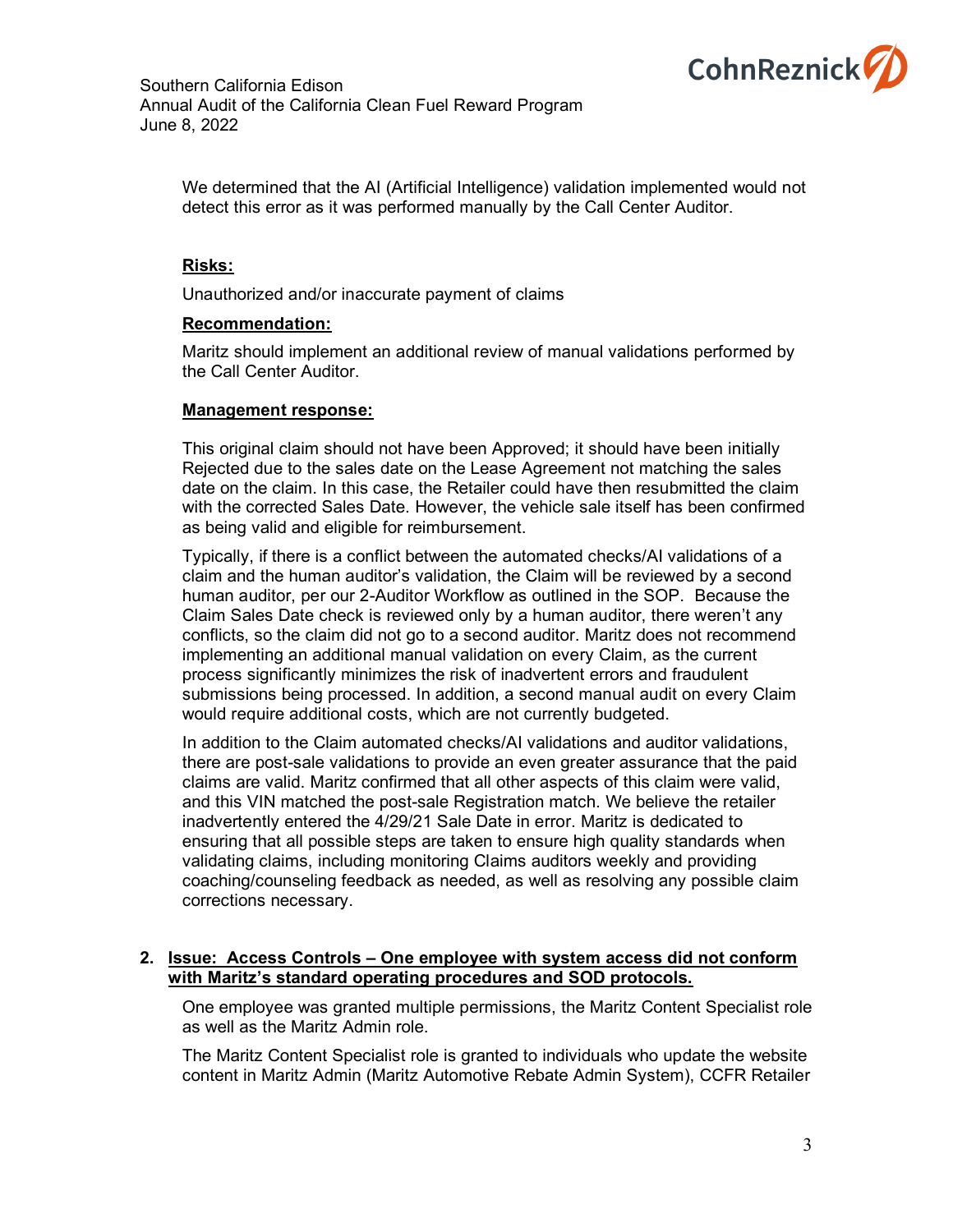

Portal, the EDU, and SCE Portals. Individuals who specialize in content creation are assigned this role. The employee also had the Maritz Admin role.

In addition, we noted that the semi-annual user access review did not pick up the above-noted conflict.

#### **Risks:**

Inappropriate access can result in unauthorized transactions.

#### **Recommendation:**

Management should ensure that user access to the CCFR system is granted in accordance with Maritz's policies and procedures and segregation of duties.

Additionally, a secondary validation should be performed for the semi-annual access review.

#### **Management response:**

The current process of granting access to the CCFR system is following the process in accordance with Maritz' policies and procedures and segregation of duties. This issue identified was discovered during the semi-annual access review; however, the resolution was not implemented until an additional inquiry was made resulting in further research. To provide an additional control, the process of granting permissions is being modified to incorporate a pre-approval review to ensure no other permissions are currently in place for the individual which the permission is being requested. Also, a second review of the semi-annual review is typically conducted to ensure all conflicts are resolved, but for the latest semiannual review that step was omitted in error. The results of the first and second review are shared with the Maritz SCE team for review and moving forward a signoff page will be added to capture the secondary reviews.

#### **3. Issue: Background Checks - One employee was hired prior to the completion of a background screening.**

One employee (out of a total of 30 in the program) was hired prior to the completion of a background screening.

## **Risks:**

Lack of background checks increases the risk of individuals adversely affecting the safety and security of the workplace.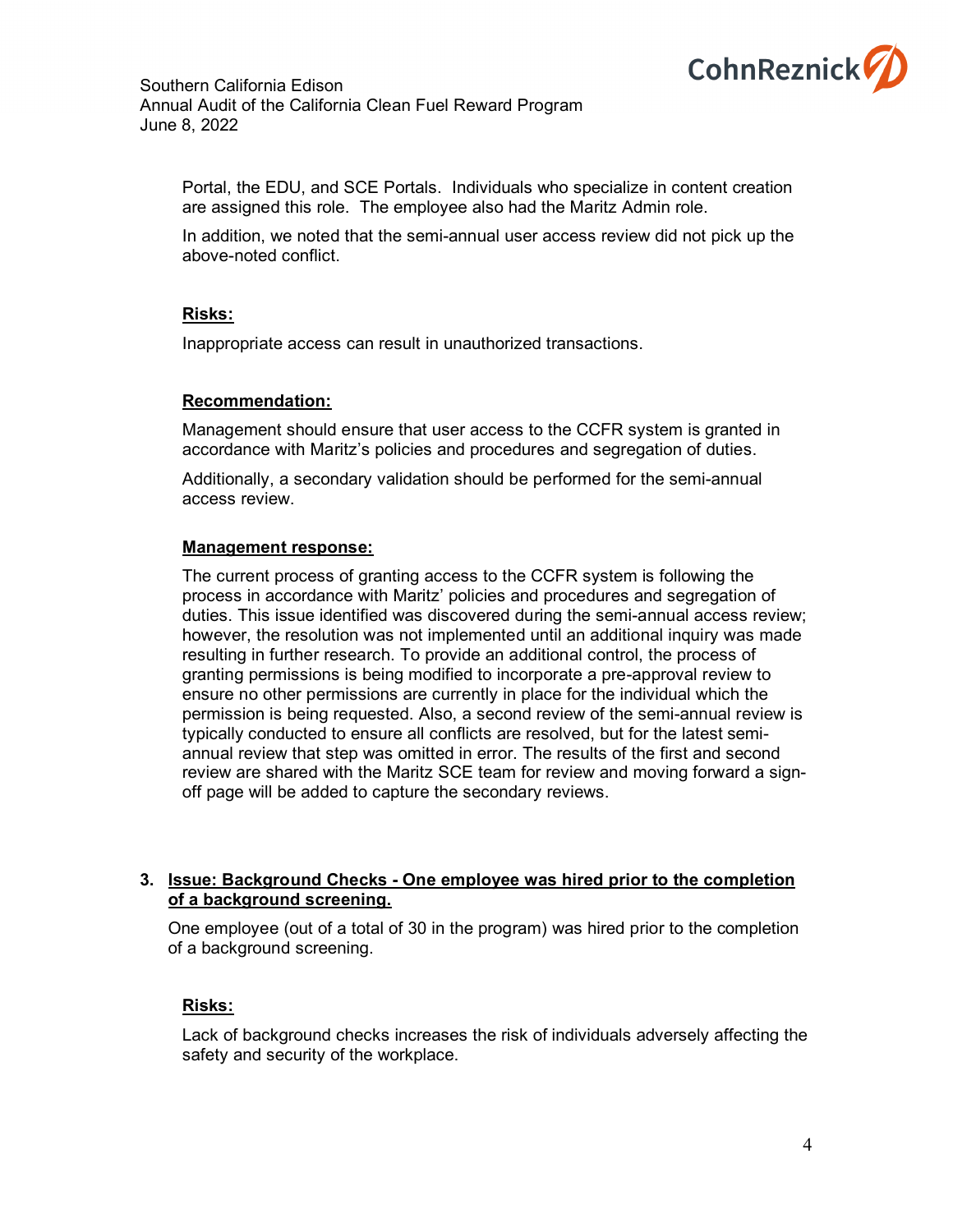

## **Recommendation:**

Maritz should ensure that background checks are performed, and employees are cleared prior to assigning any resources to work on the CCFR program.

#### **Management response:**

Maritz does typically ensure that background checks are performed, prior to assigning an employee to any project. The one employee who was hired prior to the background check being finalized did not have any access to the CCFR system. Our development partner, Perficient, was in need of an AI Architect to begin quickly to accommodate an urgent need to start scoping requirements. It was verbally agreed between Perficient and Maritz to allow the employee to begin working (i.e.: start attending meetings and developing recommended AI solution requirements) while the background screening was being performed, with the understanding if it returned anything that didn't align with the background policy, that the employee would be removed from the position. In addition, this employee was a full-time employee for Perficient and had passed background screenings prior to being hired.

#### **4. Issue: Omissions (Complaint) Process – Further improvement (from prior audit finding) is needed in the processing and recording of complaints.**

In a prior review, a recommendation was made to enhance the customer complaint process to provide standards for timely resolution, formalize the review of complaints, and track complaints for adequate and timely resolution.

While we noticed improvements on the processing of complaints, the new omissions (complaints) log did not contain sufficient detail related to the nature of, or resolution of the complaint. Additionally, two complaints were not included in the log. Subsequently, a secondary (working) log that detailed the reason and resolution of complaints was provided; however, the format of the log should be improved in order to support an easy review for any reader.

## **Risks:**

- Lack of formal tracking and review over customer complaints could lead to unresolved issues.
- Also, better tracking and analysis of omissions can assist Maritz and SCE in resolving operational issues.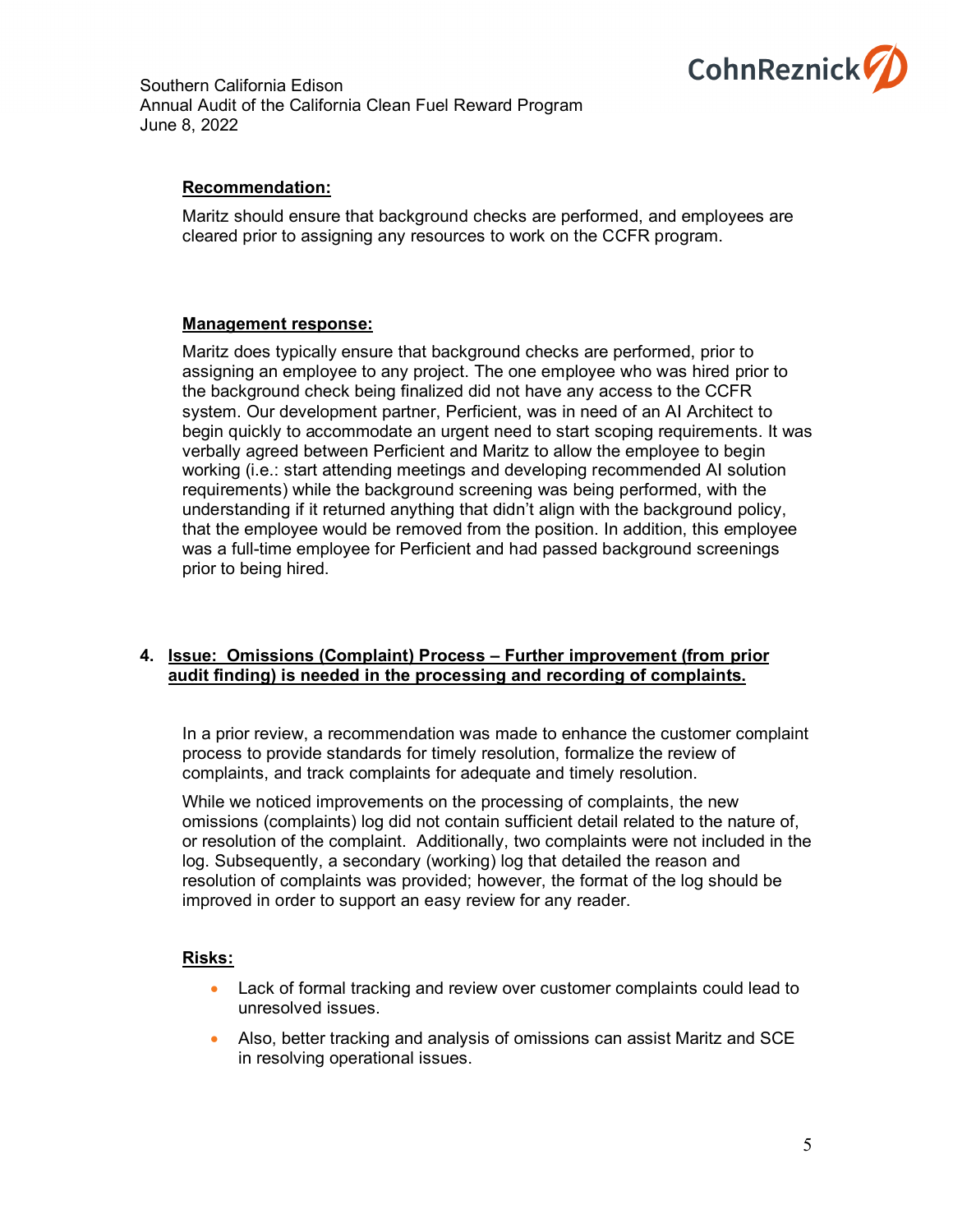

## **Recommendation:**

Maritz should make the following enhancements to the Omissions process:

- The Omissions process should be further enhanced to provide an additional level of detail that includes insight on the complaint received and the resolution of that item.
- Management should consider consolidating the logs versus having to maintain two logs.
- Complaint information should be summarized to provide insight into operational issues noted when resolving complaints.
- Further, as part of the monitoring of the complaints, the reviewer should verify that complaints logged by the call center include sufficient details for tracking, analyzing, and reporting.
- Management should consider utilizing an automated system that tracks all complaints from input of the initial complaint through resolution.

While Maritz is not contractually obligated to provide complaint information, the summary complaint information may be useful to help improve the program. We recommend that a summary of the types of complaints and operational issues encountered be provided to SCE and the Steering Committee periodically.

#### **Management response:**

During the course of the program, Maritz has continued to look for ways to improve and enhance how complaints/omissions need to be handled and documented. As new situations arose, Maritz developed processes/procedures and worked with SCE to gain approval of the approach. Updates have been provided to SCE in status meetings and on an ad-hoc basis as needed.

Over time, Complaints (which are very minimal), were able to be handled and resolved by a Contact Center agent via phone/chat/email and did not need to be escalated or tracked separately. The current process to keep a detailed tracking log of all Reward Omission cases is due to this being the only type of situation that needs to be formally tracked/investigated/resolved, at this point in time. Detailed information on each case is included in the log and a dedicated resource manages the follow-up/resolution of each case. In some cases, either the Retailer or the Customer do not respond to follow-up attempts, so the Omission may be outstanding for an extended period of time.

In order to provide overall metrics to SCE, Maritz summarizes the Omission cases in a tracking spreadsheet and shares that with SCE. The development of an automated system to track/report on the Omissions cases is not currently included in the CCFR budget but could be scoped if desired by SCE.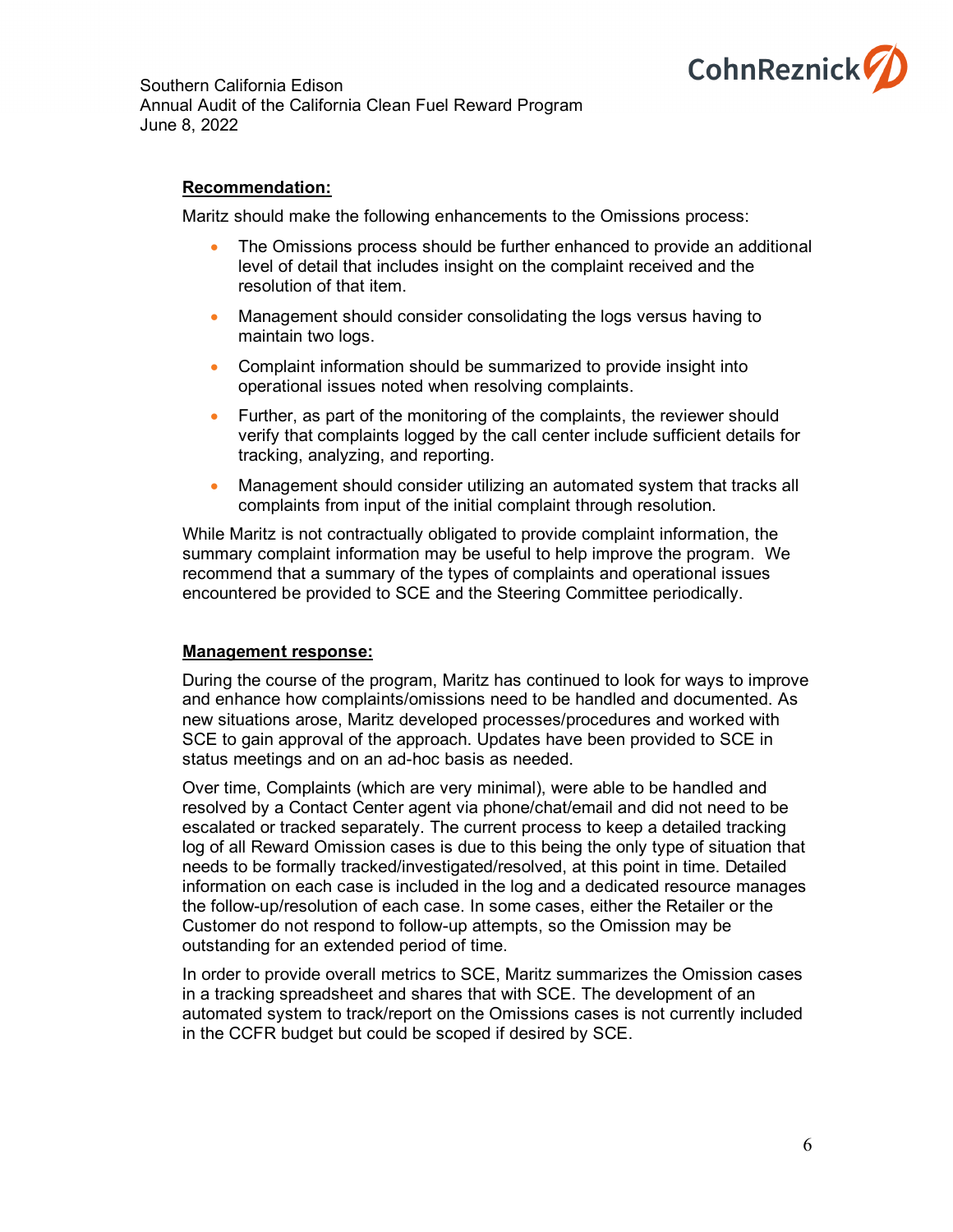*Appendix A*

# **INTERNAL AUDIT REPORT**

# **Clean Fuel Reward Program**

# **Internal Audit of Bank Reconciliations, Invoice Approval, and Initial EDU Funding**

**March 30, 2022**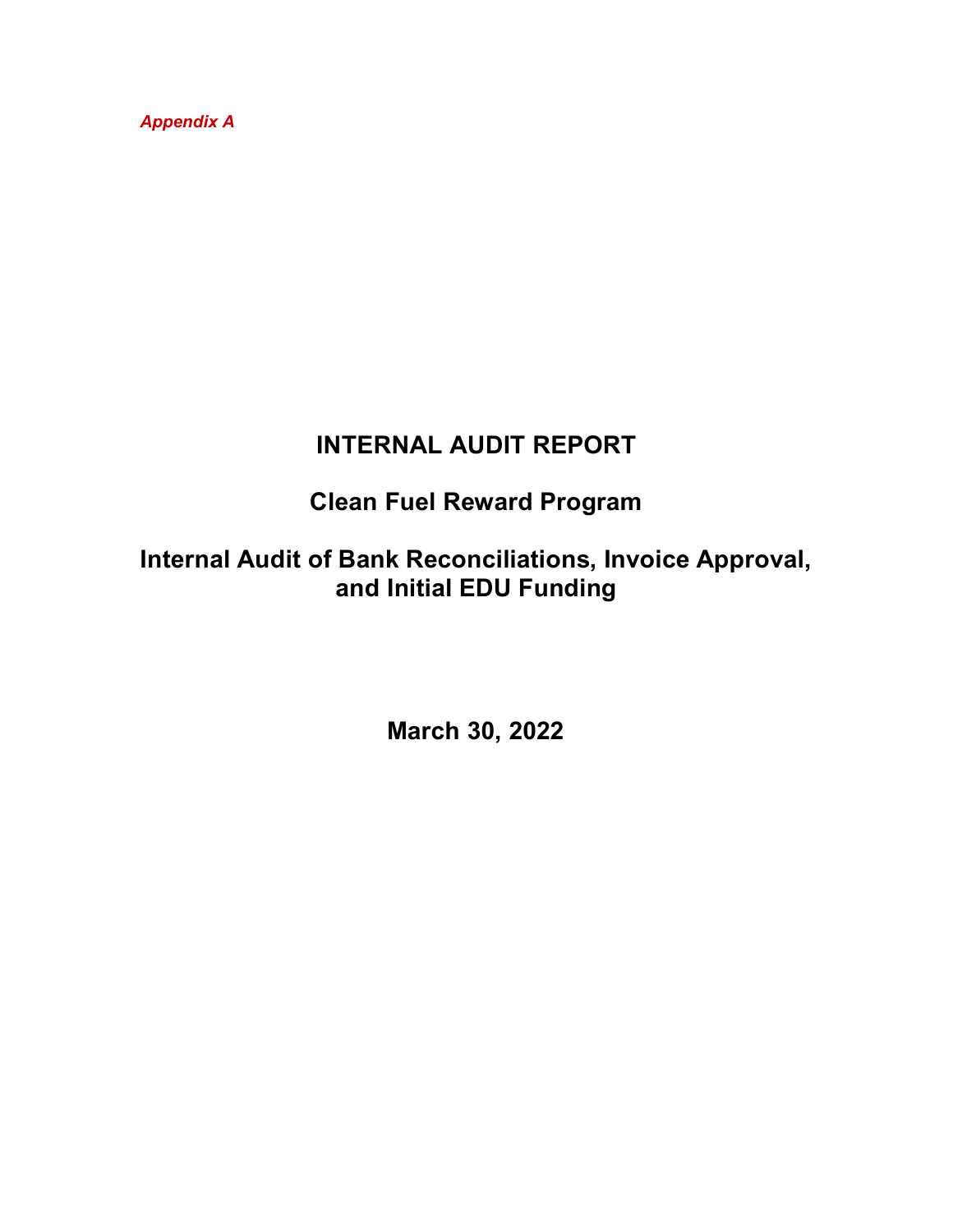

- **To:** Clean Fuel Reward Program Steering Committee
- **From:** CohnReznick LLP
- **Subject:** Results of Internal Audit of Bank Reconciliations, Invoice Approval, and Initial EDU Funding
- **Date:** March 30, 2022

## **I. EXECUTIVE SUMMARY**

The California Clean Fuel Reward Program (CCFR or CFR) is funded through the California Air Resource Board (CARB) and administered by Southern California Edison (SCE). CohnReznick LLP was engaged to serve as the independent program auditor for the CFR program. This report is a supplement to the Annual CCFR Audit and was performed to document the work performed by CohnReznick to be used by the Los Angeles Department of Water and Power (LADWP) and the external auditor of the City of Los Angeles.

The LADWP receives and holds the Electric Distribution Utility's (EDU) contributions along with all interest or other earnings in a CCFR bank account in LADWP's name (the CCFR account). Payments processed through the CCFR account may include reimbursements to dealers, various program costs and expenses.

This report provides information on the overall objectives, scope, and approach of the review of the CCFR account's reconciliation and invoice approval processes as well as a review of the EDU's initial contributions to the CCFR Program.

The objective of the audit was to assess the operating effectiveness controls over the bank reconciliation process, initial funding of EDU contributions and approval of invoices.

#### **Engagement Scope and Approach**

- 1. The scope of the audit included the CCFR account bank reconciliations performed for the months of February, April, and June 2021. The review included the following:
	- Verifying that the reconciliations were approved by a manager or designated approver.
	- Tracing cash totals listed in the reconciliation to the CCFR account bank statement and the SAP general ledger.
	- Tracing total expenses for the month to the general ledger balance.
	- Reviewing reconciling items noted in the bank reconciliation, if any.
	- Tracing opening and ending balances as well as deposits and withdrawals noted in the bank reconciliation to the bank statement.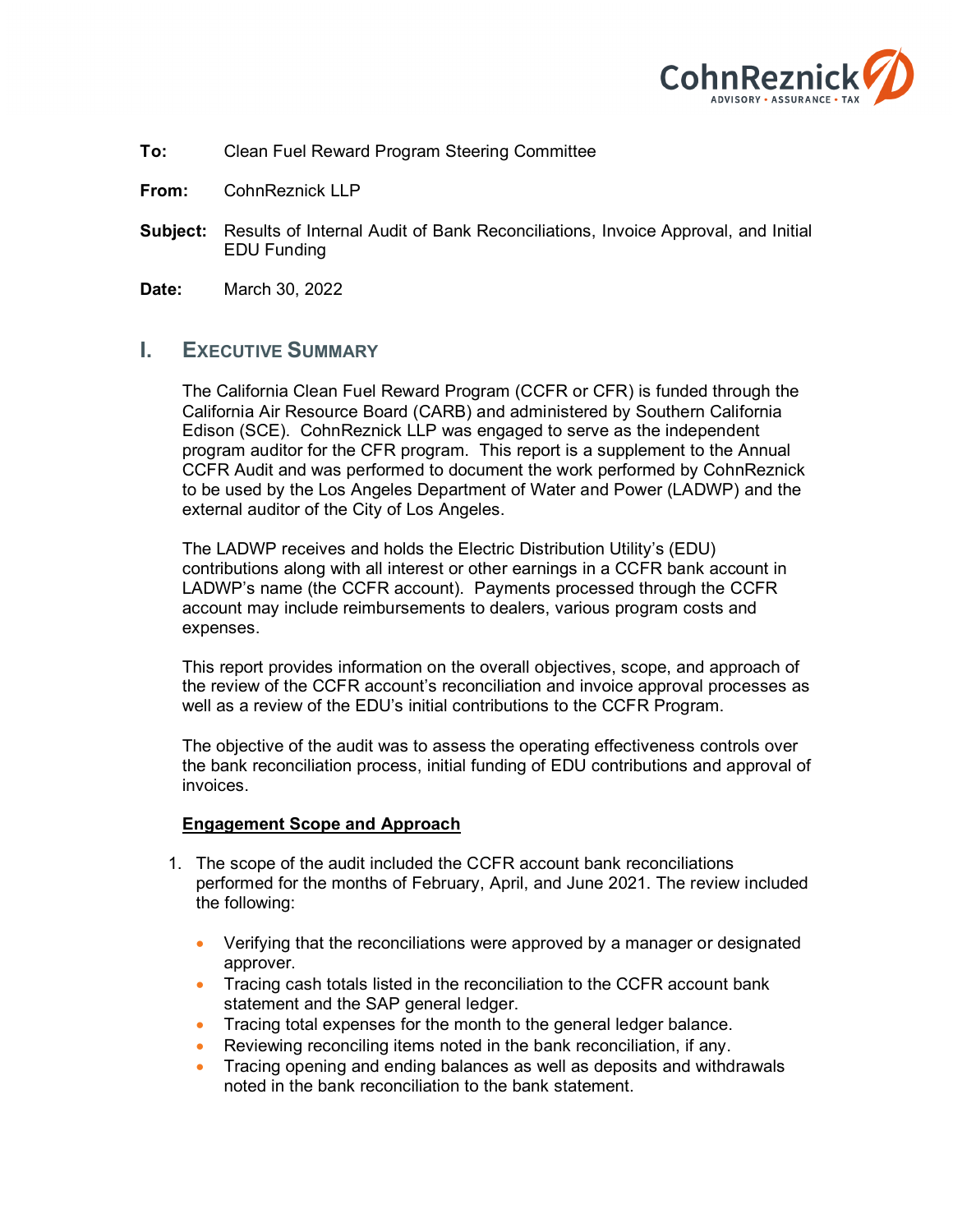



- Spot checking links and formulas on the Summary and Approval and CCFR account Bank Reconciliations tabs for accuracy and completeness of deposits, withdrawal and expense information extracted from the general ledger.
- Obtaining and validating parameters used to extract SAP Financial statement information.

Note: The February and April bank reconciliations were previously reviewed during the Interim Audit and reported in December 2021.

- 2. Verifying that the large and medium initial EDUs contributions made to the CCFR account were equal to or above the amounts specified in the CCFR Governance document. This was performed by tracing the amount of initial EDU funding listed on the governance document to the bank statements.
- 3. Verifying a sample of invoices for proper Steering Committee approval as specified in the Program's governance agreement.

#### **Results:**

The results of the review of the bank reconciliations performed by SCE revealed that controls were properly designed and operating effectively. We were able to validate items on the reconciliation to the bank statement, general ledger and supporting documentation. We verified that the large and medium EDUs made their initial contributions without exception. In addition, all of our sampled invoices were approved for payment by the Steering Committee.

We did identify a deficiency where the reconciliation did not properly highlight reconciling items in the February and June 2021 CCFR account bank reconciliations. Management was subsequently able to provide support substantiating the reconciling items. Additionally, management communicated that going forward, all reconciling items and related support will be included as part of the bank reconciliations. Refer to Section II Findings and Recommendations.

We also identified two process improvements – Refer to Section II for details related to the process improvements.

## **II. Findings and Recommendations**

**Issue:** Management did not highlight reconciling items in the bank reconciliations for February and June 2021.

## **Recommendation:**

Management should clearly highlight reconciling items noted when performing and documenting the bank reconciliations. The reason for the reconciling items should be clearly noted and management should follow for resolution of the reconciling items. The three reconciling items noted in the February and June reconciliations